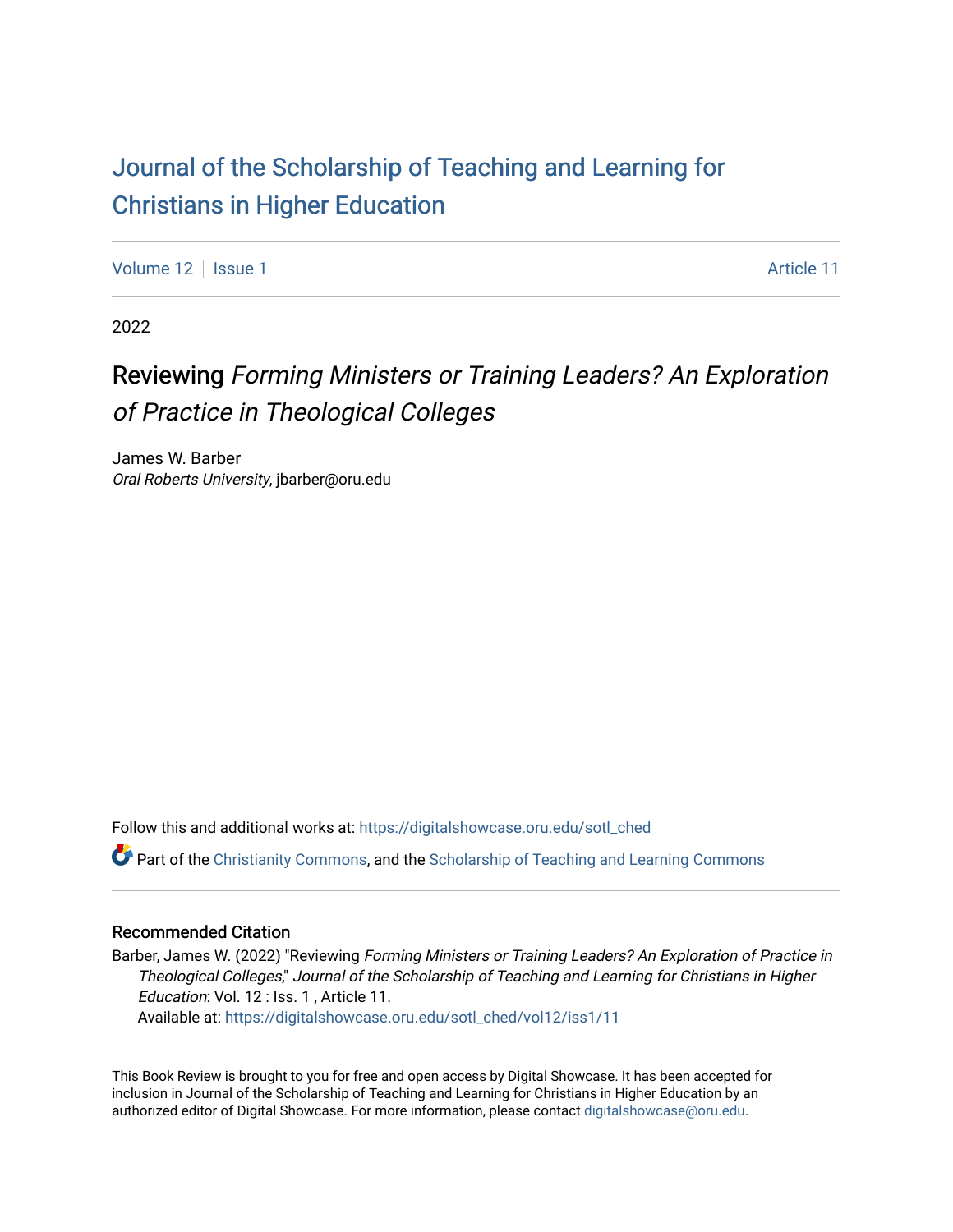*Forming Ministers or Training Leaders? An Exploration of Practice in Theological Colleges.* By Anthony Clarke. Eugene, OR: Resource Publications, 2021. 208 pp. ISBN 13: 978-1-7252-6351-2 (PAPERBACK) \$22

*I*n this treatise—*Forming Ministers or Training Leaders? An Exploration of Practice in Theological Colleges*—Anthony Clarke presents an excellent exploration of the education and training of seminary students preparing for a future as pastors and preparing for ministry in the United Kingdom. In the preface, Clarke articulates the context of this work as moving toward change, involving denomination reviews, restructuring the university, obtaining government funding, and broadening change in theological education. He considers the great benefits of teaching, theology, and a ministerial context offering an opportunity to reflect on one's own experience and practice of ministry (p. ix).

In the first chapter, "Practice and the Pastoral Imagination," Clarke asks the question "What should be done now?" His primary purpose of this book is to educate Baptist ministers in the UK, such as dealing with the daily tasks woven as deep questions about self-understanding, theology, and ministry, out of which practice emerges, and practice continues to shape one's developing theological understanding (p. 2). As Clarke states it, the aim is to bring together two areas: the practice of ministry and the practice of preparation that takes place in the training of ministers. The word "practice" becomes an important word in this book, which is centered around the work of Alasdair MacIntyre, whose influence has encouraged the art of "exploring practice" and "pastoral imagination." Practice describes a coherent and complex form of socially established cooperative human activity through which activity is realized (p. 7). Imagination describes a minister's overall approach to pastoral practice as it develops over time (p. 11).

In chapter 2, "The Practice of Ministry," Clarke asks, "What should be done—now, today, first?" This is the place, he says, where most of us should begin and respond to the challenge that shapes our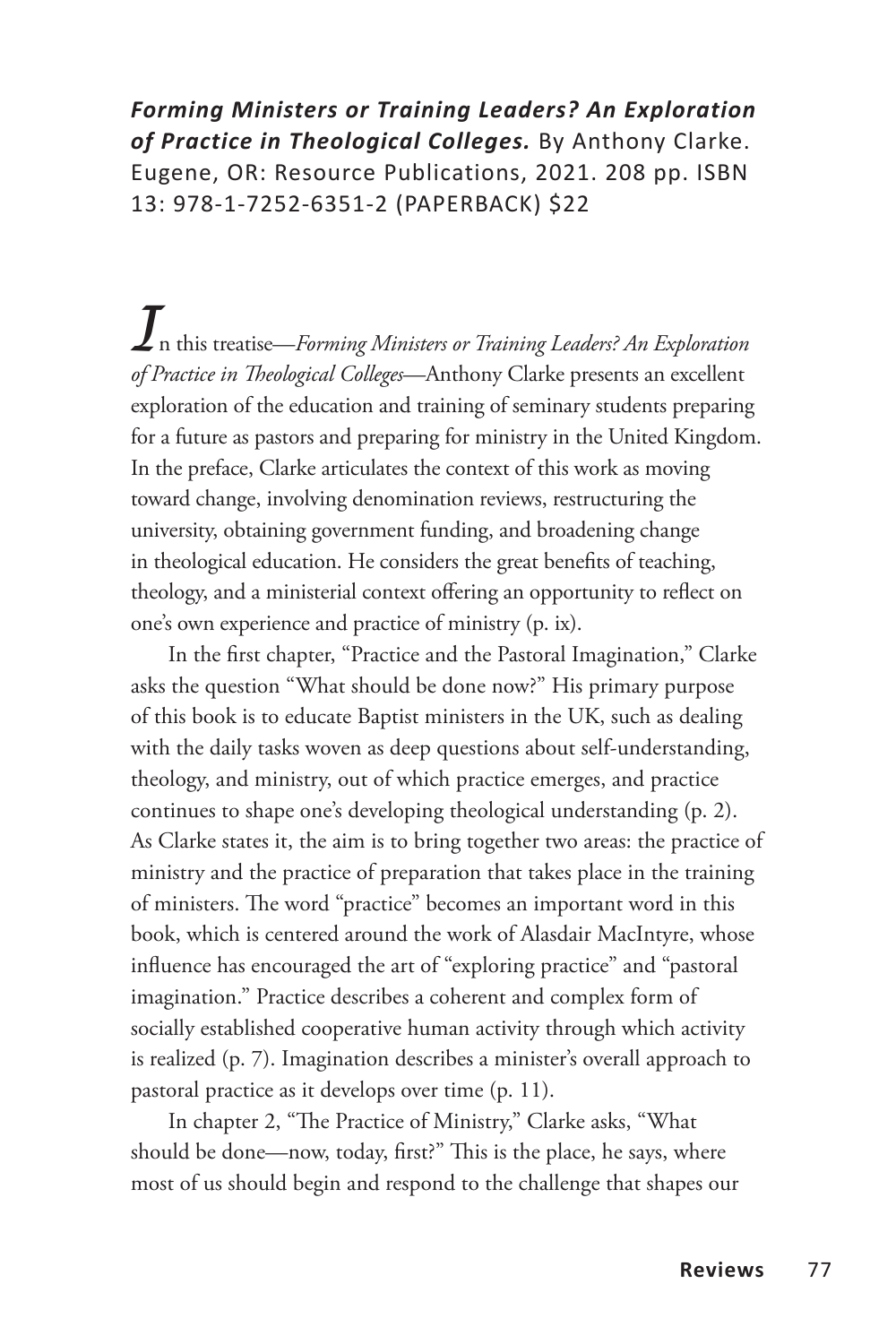context and our underlying role as ministers. He explores how this evolving, contested practice of ministry among British Baptists has been understood by exploring the representative voice set out in Baptist documents and expressed in a range of contemporary Baptist authors. The approaches presented are a dialectical model, a leadership challenge, a sacramental turn, and in the end, the author asks whether pastors are ministers or leaders (p. 38).

Chapter 3, "The Practice of Preparation," raises the question, "What should I do?" This answer suggests that the way any minister responds to this challenge will be shaped not only contextually but also by a particular minister's underlying understanding of the role of ministry.

Chapter 4 continues in "Exploring Practice and the Pastoral Imagination," reviewing empirical research beginning with an existential question about what a new minister might begin to do in ministry, (i.e., about the practice of ministry). He suggests that ministry may be seen as a structured and cooperative practice that persists over time and provides something of a habitus within the research. He sets out the research methods and choices used in discerning the espoused and operant voices within the different institutions and in further refining the representative voice of the Baptist Union (p. 83).

In Chapter 5, "Discerning a Pastoral Imagination," Clarke explores the practice of preparation by investigating the espoused theologies of four participating Baptist colleges: Northern Baptist College, Spurgeon's College, Bristol Baptist College, and South Wales Baptist College. Clarke sets out to explore what the Baptist colleges seek to inculcate in their students in order to convey pastoral imagination. Evidence of the development of shared understanding and description of the practice of preparation as one of formation is evidenced by the language itself in the way the preparation process is understood and explained (p. 94).

Interestingly, in chapter 6, also titled "Discerning a Pastoral Imagination," the author considers important findings among non-Baptist institutions. The question set for exploration is whether a particular combination of practices and elements of a pastoral imagination could be considered distinctly Baptist. This chapter summarizes the pastoral imagination discerned in five non-Baptist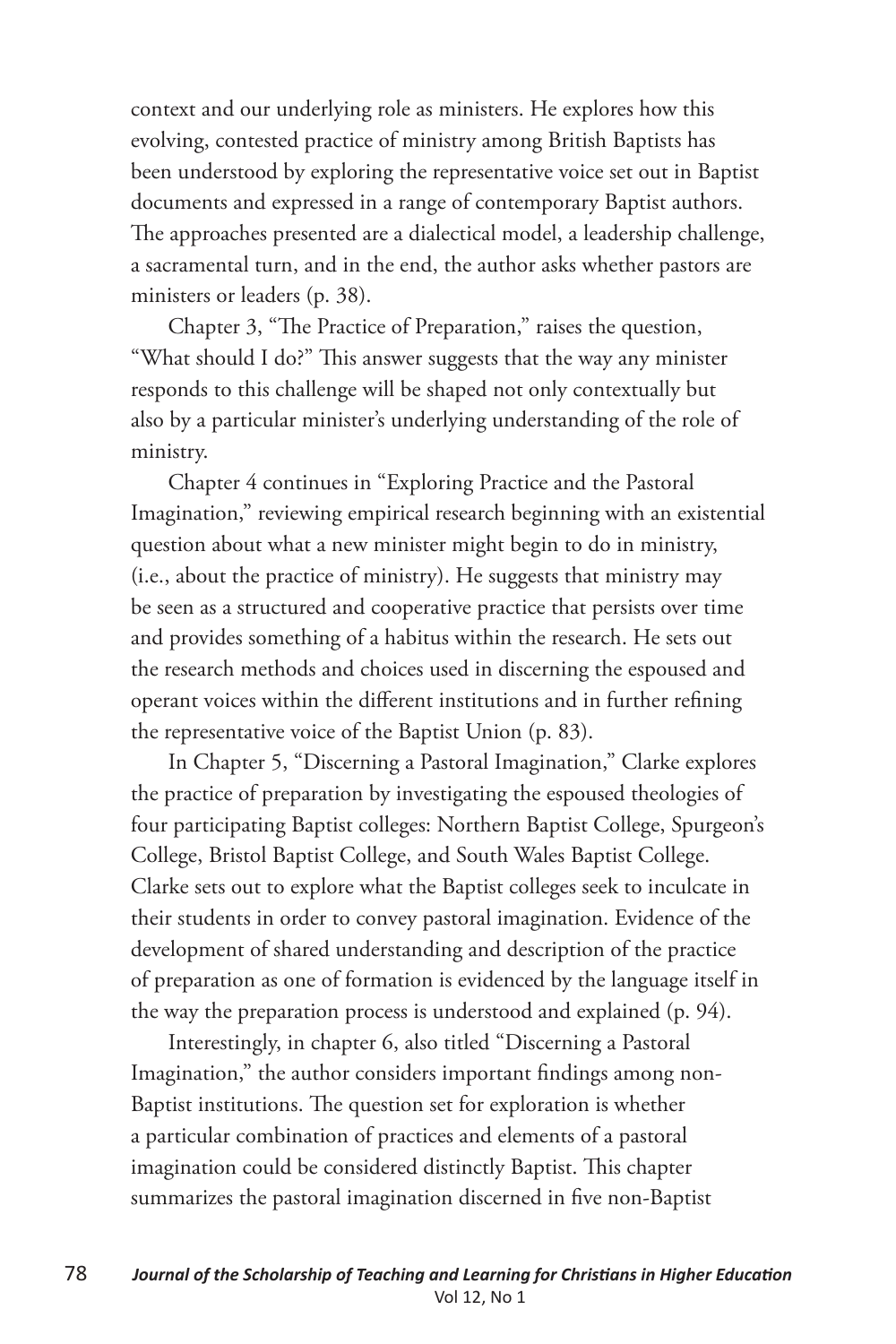colleges and courses by setting out first their espoused theologies based on document analysis and interviews—and then their operant theologies—based on the curriculum and patterns of worship (p. 109).

Chapter 7, "Towards a Theology of Formation for Baptists," presents a theology of ministerial formation where he argues that both the language and broader paradigm of formation are appropriate and helpful ways to understand this whole practice and should be intentionally embraced (p. 133). The research set out in chapters 5 and 6 reveal similarities and differences between the five Baptist colleges themselves and between the Baptist colleges collectively and a sample of non-Baptist institutions. A theology of ministerial formation should respond to these similarities and differences. Therefore, what the author offers is not a Baptist theology of ministerial formation (as if entirely distinct) but a theology of ministerial formation for Baptists (p. 134). He argues for a theology of the practice of preparation for Baptists, understood as ministerial formation, which would be structured, cooperative and creative, and firmly rooted in the trinitarian doctrine of God. To do this, Clarke offers six interweaving emphases:

- a theological emphasis (formation as participation),
- an ecclesial emphasis (formation as discipleship),
- a biblical emphasis (formation as covenant),
- a missional emphasis (formation as hospitality),
- a pedagogical emphasis (formation as integration),
- a personal emphasis (formation as growth in virtue) (p. 135).

Chapter 8, "Towards a Pastoral Imagination," delves into the context that proposes an espoused pastoral imagination, building on the research already mentioned and offering three words expressing the ideal of a pastoral imagination: reflective, collaborative, and hospitable. A pastoral imagination that is reflective (and reflexive) may be considered to focus on the way a minister as a disciple relates to himor herself before God (p. 157). A collaborative focus relates to how a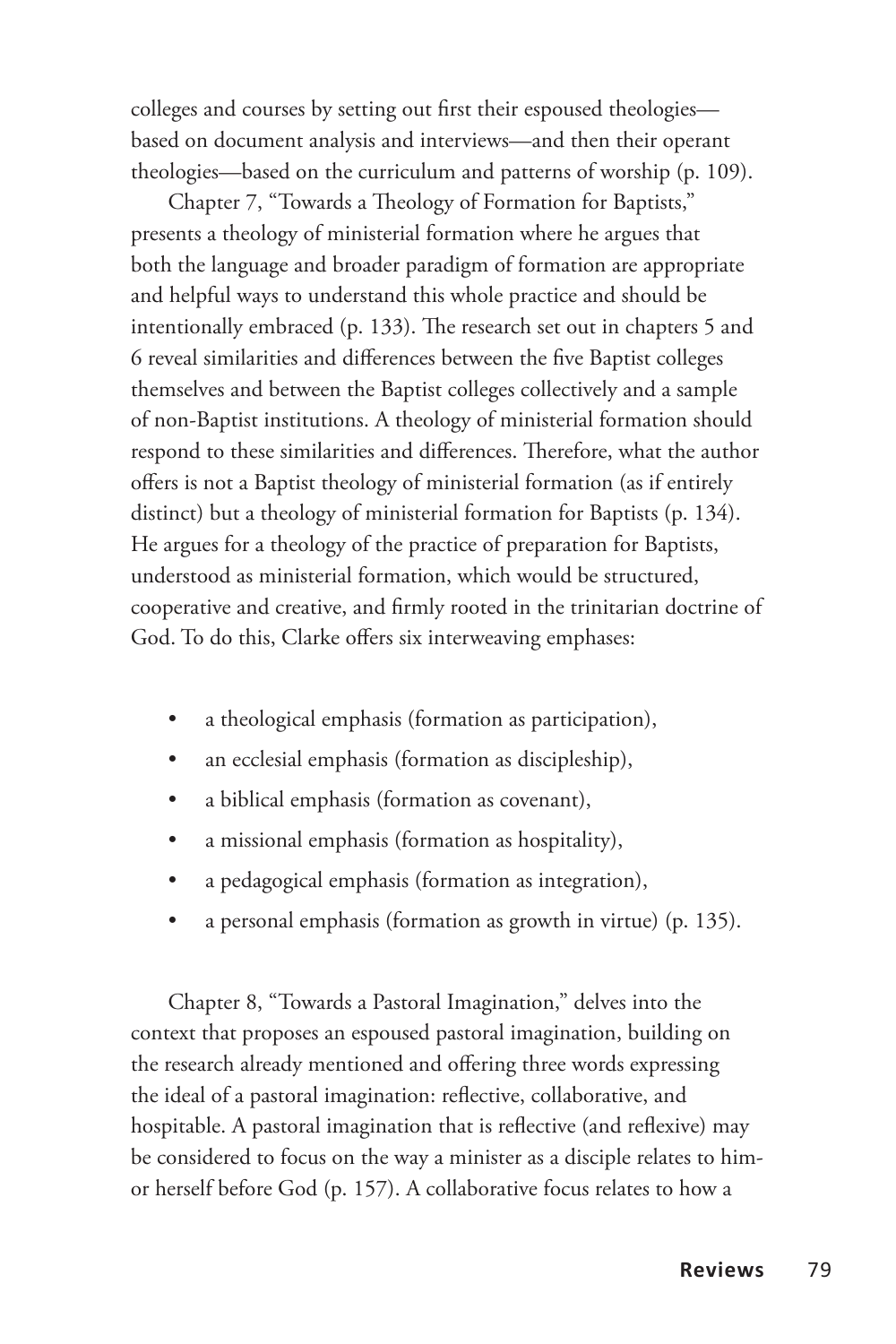minister, as a disciple, relates to others, especially in the church, before God (p. 160). A hospitable focus might describe how a minister relates to the wider world before God (p. 162).

In chapter 9, "Towards a Renewed Practice of Ministry," Clarke revisits how ministry and ministerial formation is practiced. He reiterates that the central theme of his initial research—and so this book—is the practice of theological colleges in preparing men and women for ministry. However, it seems appropriate as something of an afterword to offer the beginnings of an answer to this structuring question (p. 175).

*Forming Ministers or Training Leaders* has an appendix that addresses Core Questions in Empirical Interviews (p. 185), but it is expressly Baptist. Though unique to Baptist ministers, this instrument could be modified for any institution in formation and practice. I believe this writing by Clarke can challenge, as it does this reader, to reconsider what can be seen as an important context of formation for ministry and preparation. In many respects, this book can be considered instructive both in a freestanding and in a universal sense. It is an ideal resource for Baptist institutions and those of other denominations. In most theological institutions, the terminology of formation in ministry practice and imagination is universal. The book includes salient content well outside the boundaries of any specific denomination or institution. In many ways, Clarke unearths both implicit and explicit insights for teaching pastoral practice and expanding pastoral imagination in any institution or setting.

## **REFERENCES**

Clarke, A. (2021). *Forming ministers or training leaders? An exploration of practice in theological colleges*. Resource Publications. MacIntyre, A. (2007). *After virtue: A study in moral theory*, (3rd ed.). University of Notre Dame Press.